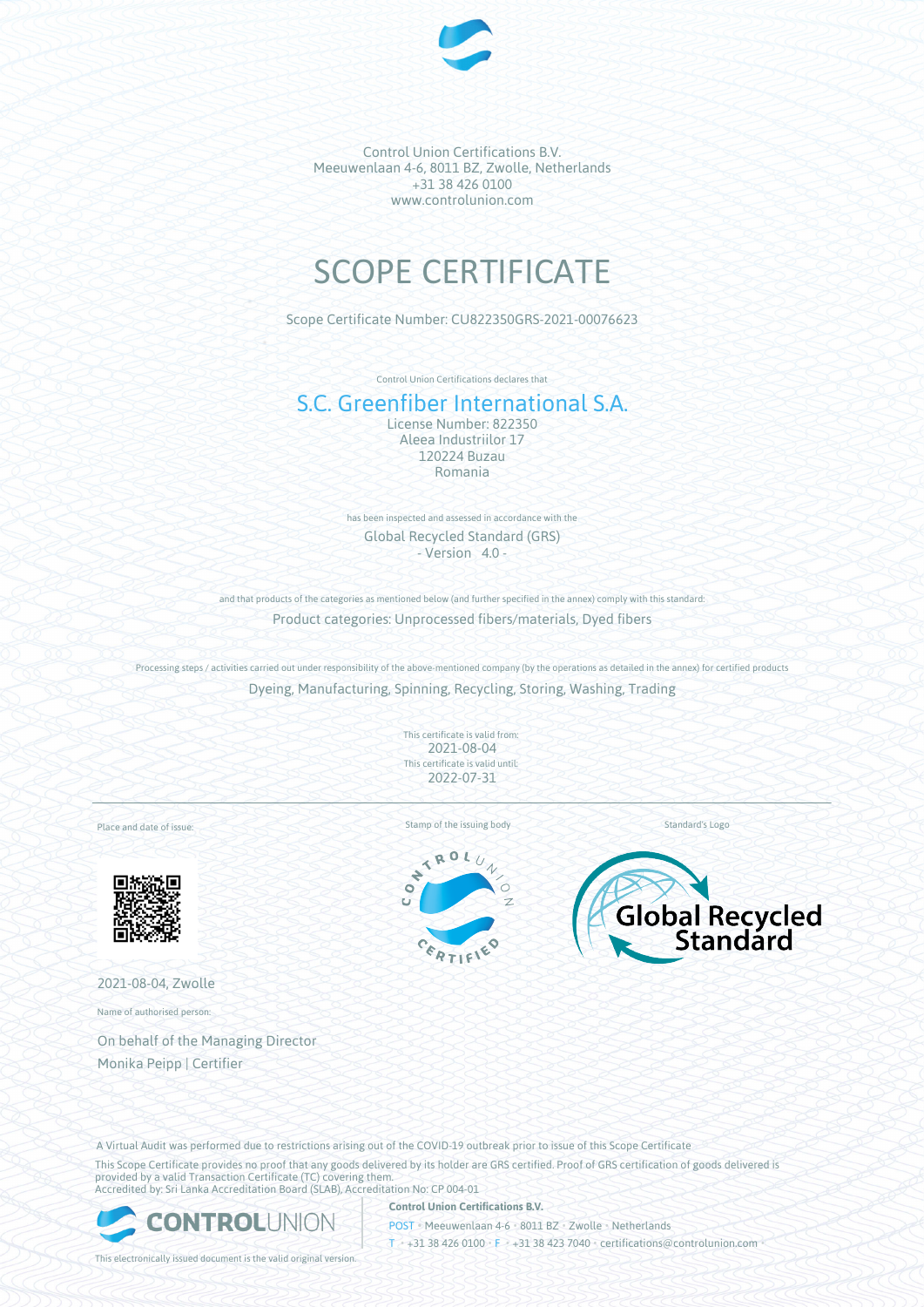

#### Control Union Certifications B.V. Meeuwenlaan 4-6, 8011 BZ, Zwolle, Netherlands +31 38 426 0100 www.controlunion.com

### **S.C. Greenfiber International S.A. Global Recycled Standard (GRS)**

Products Annex to certificate no. CU822350GRS-2021-00076623 In specific the certificate covers the following products:

| <b>Product category</b>          | <b>Product details</b> | <b>Material composition</b>             | Label grade   |
|----------------------------------|------------------------|-----------------------------------------|---------------|
| Dyed fibers                      | Staple fibers          | 100.0% Recycled Post-Consumer Polyester | Post-Consumer |
| Unprocessed fibers/<br>materials | Flakes                 | 100.0% Recycled Post-Consumer Polyester |               |

Place and date of issue:



2021-08-04, Zwolle

Name of authorised person:

On behalf of the Managing Director Monika Peipp | Certifier